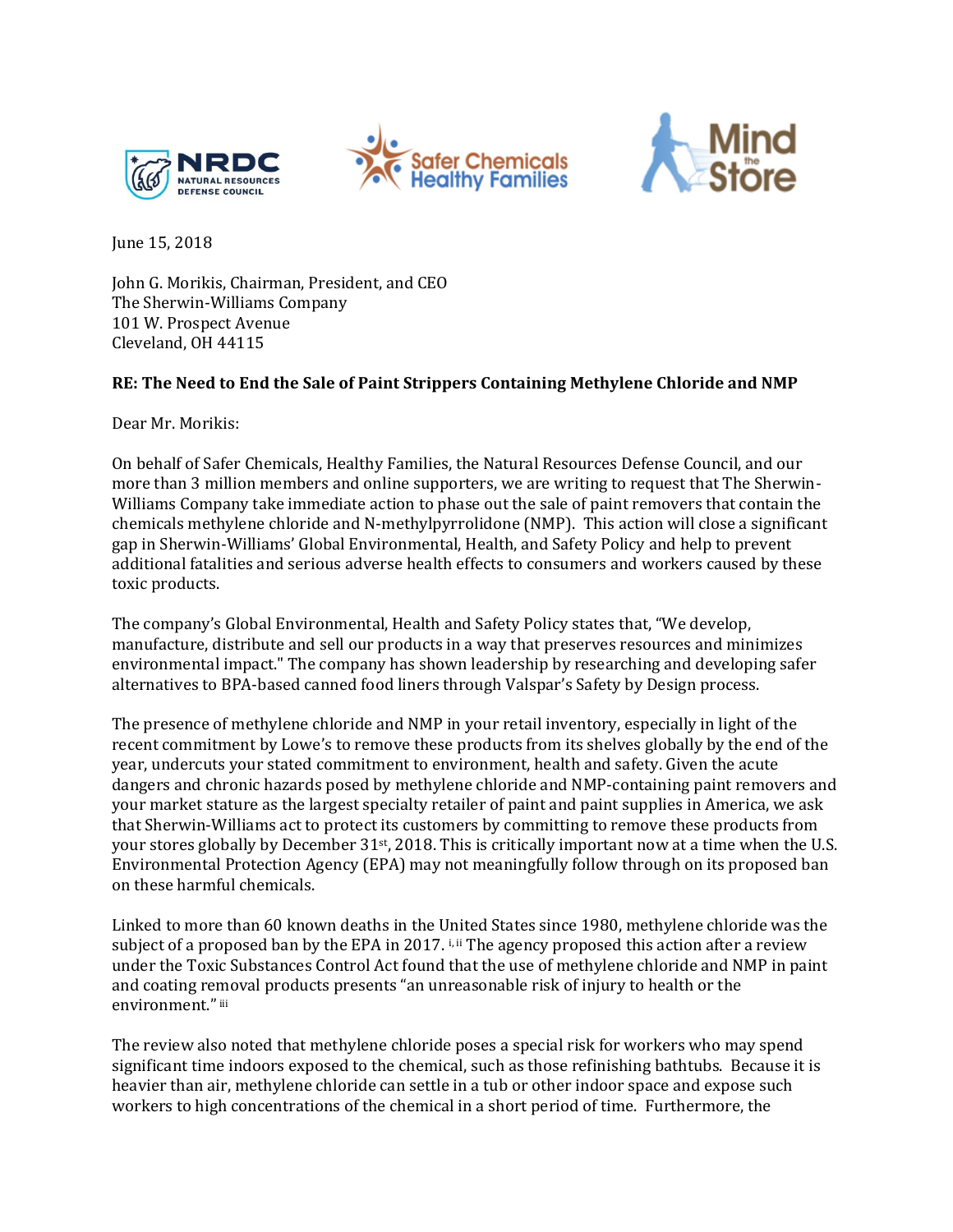Occupational Safety and Health Administration and U.S. EPA have found that air-purifying respirators (cartridge respirators) are inadequate for protection against methylene chloride exposure, because methylene chloride can penetrate most respirator cartridges. iv

As a result, many reported deaths associated with the chemical have occurred among professional contractors who were using the chemical to strip paint from a bathtub or floor when they collapsed and died shortly thereafter.  $v$ ,  $v$  In 2017 alone, at least two professional contractors died from working with paint strippers containing methylene chloride.

Use of these deadly paint removers has also proven fatal to do-it-yourself consumers. In February of this year, after purchasing a methylene chloride-containing paint-stripper available at auto parts and hardware stores, 31-year old Joshua Atkins died after inhaling fumes while refinishing his BMX bicycle. At least four people have already died using these products since EPA's ban was proposed. Further delay in removing these products from store shelves will inevitably lead to more deaths and is simply unacceptable.

NMP impacts fetal development and can cause miscarriage and stillbirth. According to estimates by EPA, each year 11,300 pregnant consumers and 160 pregnant workers face an increased risk of fetal death from exposure to NMP.viI It has also been linked to neurotoxicity, decreased fetal weight, kidney, and liver toxicity.

In addition to the obligation of Sherwin-Williams to protect its customers from a safety hazard, the company has an interest in minimizing potential risk to its business. The continued sale of these products may pose significant reputational, regulatory, and legal risks to the company. We would like to draw your attention to several business risks that could be exacerbated by the continued sale of paint strippers that contain methylene chloride and NMP at Sherwin-Williams.

Reputational Risk: The leadership of other major retailers such as Lowe's in protecting public health by removing methylene chloride and NMP-containing paint removers could impact Sherwin-Williams's public image. According to the EPA, more than 60,000 U.S. workers and 2 million consumers are exposed to methylene chloride and NMP annually. Subsequent injuries and deaths that could be caused by these products could generate adverse coverage, thus impacting the reputation of Sherwin-Williams' brand. This is of concern given J.D. Power's recognition of Sherwin-Williams as "Highest in Customer Satisfaction among Interior Paints."

Litigation Risk: Poisonings caused by these products sold from Sherwin-Williams' shelves could create legal exposure. According to your Annual Report: "In the course of its business, the Company is subject to a variety of claims and lawsuits, including, but not limited to, litigation relating to product liability and warranty, personal injury, environmental, intellectual property, commercial, contractual and antitrust claims…The Company, along with other companies, is and has been a defendant in a number of legal proceedings, including individual personal injury actions, purported class actions, and actions brought by various counties, cities, school districts and other governmentrelated entities, arising from the manufacture and sale of lead pigments and lead- based paints. " Thus, continued sales of methylene chloride and NMP paint strippers could exacerbate this risk.

Regulatory Risk: According to your Annual Report: "Management expects environmental laws and regulations to impose increasingly stringent requirements upon the Company and the industry in the future." Methylene chloride and NMP have both been targeted for bans in the U.S. and globally. Both methylene chloride and NMP are essentially banned in paint strippers in the European Union under Registration, Evaluation, Authorisation and Restriction of Chemicals (REACH). vili In January